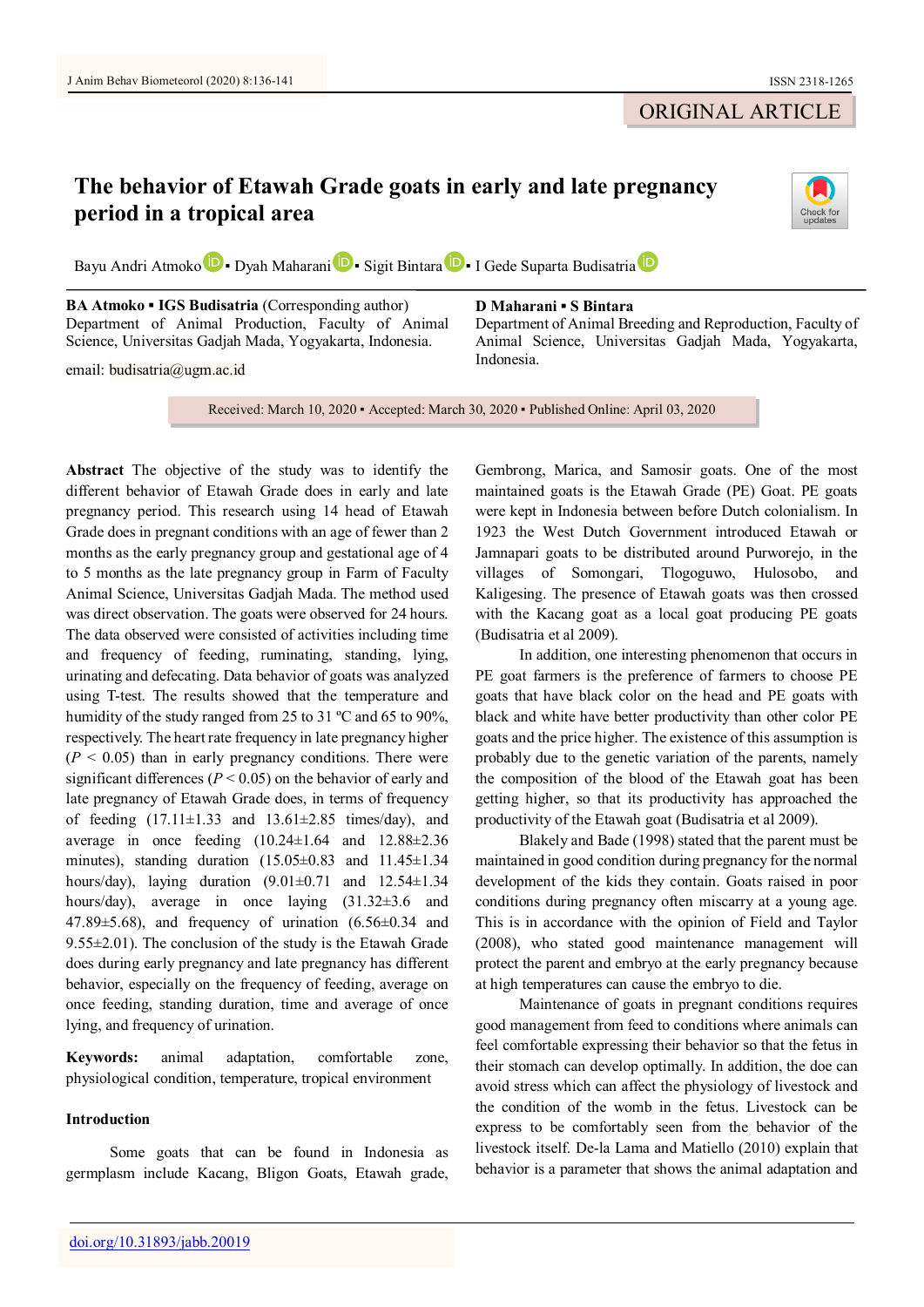is the response of livestock to their environment. According to Paryadi (2002), goat behavior is influenced by two factors namely the individual factors concerned internal and external factors. Inside factors include hormones and the nervous system, while external factors are light, temperature, and humidity. Besides Bearden et al (2004) stated that physiological conditions of livestock can also influence livestock behavior.

Some types of goats have different behaviors, especially when goats are pregnant. This is in accordance with the opinion of Sarwono (2006), livestock behavior when not pregnant, namely calm, good appetite. The early signs of cattle are seen from the behavior that can be observed, namely, goats are calmer, not nervous, not aggressive, appetite increases, and often lick the cage, livestock behavior at the end of the binge will be more agitated due to pain, more often stand then lie down. Based on these conditions a study was conducted on the differences in the behavior of goats who were pregnant in early pregnancy and late pregnancy so that they could be used as a basic step in improving maintenance management and also to know the level of comfort of livestock. The aim of this study was to determine the behavior differences of Etawah Grade (PE) goats at the time of early pregnancy when the gestational age was less than 2 months and the late pregnancy when the gestational age entered the 4 to 5 month of pregnancy.

#### **Materials and Methods**

This research was carried out in the farm of the Laboratory of Meat, Draught and Companion Animal, Faculty of Animal Science, Universitas Gadjah Mada, from January to July 2019. Fourteen Etawah Grade (PE) goats with an average body weight of 39.7 kg and aged 3 up to 4 years in pregnant conditions with an age of fewer than 2 months as the early pregnancy group and gestational age of 4 to 5 months as the late pregnancy group. The livestock used were kept on an individual pen  $(2 \times 1 \text{ m}^2)$  and its equipped with a permanent feed bank and a bucket. The material used includes a digital clock to measure the duration of livestock behavior, thermometer (star magic©) used to measure rectal temperature, thermohygrometer  $(HTC-2^{\circ})$  is used to measure environmental temperature and also used to measure environmental humidity.

The first step is to choose the livestock to be used, and then the goat are mated. Pregnancy checks are carried out by observing the appearance of estrous after 15 to 21 days and a pregnancy check is done through the method of ultrasonography (USG) after 50 days. Goats that were declared pregnant were then observed for 24 hours. Observation of goat behavior in the early and late pregnancy conditions was carried out three times at 15, 29, 50 days and at 120, 133 and 145 days gestational age respectively.

Behavior data to be taken includes eating activities (feeding time is a total time a goat for eat in one day, frequency of feeding is how many times a goat for eat in one day and the average of one feeding is how long a goat for one eat times). Water consumption is total water volume consumed by a goat in every day; rumination activities (ruminating time, a total time a goat for rumination in one day; frequency of rumination is how many times a goat for rumination in one day and; average rumination in one-time rumination is how long a goat for one rumination times). Standing activities (standing time is how many times a goat for standing in one day; frequency of standing is how many times a goat for standing in one day; the standing average is how long a goat for one standing times). Laying activities (laying time is how many times a goat for laying in one day, frequency of laying is how many times a goat for laying in one day and; average in one-time laying is how long a goat for one laying times). The frequency of urination is how many times a goat for urination in one day and the frequency of defecation is how many times a goat for defecation in one day. The behavior observations occurred for 24 hours.

In addition, measurements of physiological conditions were also carried out, including heart rate frequency, respiration frequency, and rectal temperature measured at 6:00, 12:00, 18:00, and 24:00. Data on enclosure environmental conditions are measured by a thermohygrometer for temperature and humidity every 6 hours a day at 6:00, 12:00, 18:00, and 24:00. The results of the observation data are then analyzed statistically using the t-test to differentiate goat behavior at early and late pregnancy.

## **Results and Discussion**

#### *Temperature and Humidity*

The results of measurements of temperature and humidity of the enclosure during the study are presented in Table 1. The environmental temperature average in study location when the conditions of early and late pregnant are 27.28 ºC and 27.37 ºC respectively. The highest temperature at the early and the late of pregnancy was at 12:00. The measurement results are in accordance with Yani and Purwanto (2006), that air temperature and daily humidity in Indonesia are generally high, ranging from 24 to 34 ºC. The weather in Yogyakarta, Indonesia is characterized by high temperature and humidity, ranging between 25.8-34.6 °C and, 52.0 and 82.72%, respectively and temperature humanity index value in Indonesia is 76.2 – 84.7 (Widyobroto et al 2019). Environmental temperature is in the normal range of temperatures in Indonesia. The environmental temperature at the time of the study was at a comfortable temperature for PE goats in the tropics. A comfortable temperature for goat in tropical area between 20 and 30 ºC (Borges and Rocha 2018),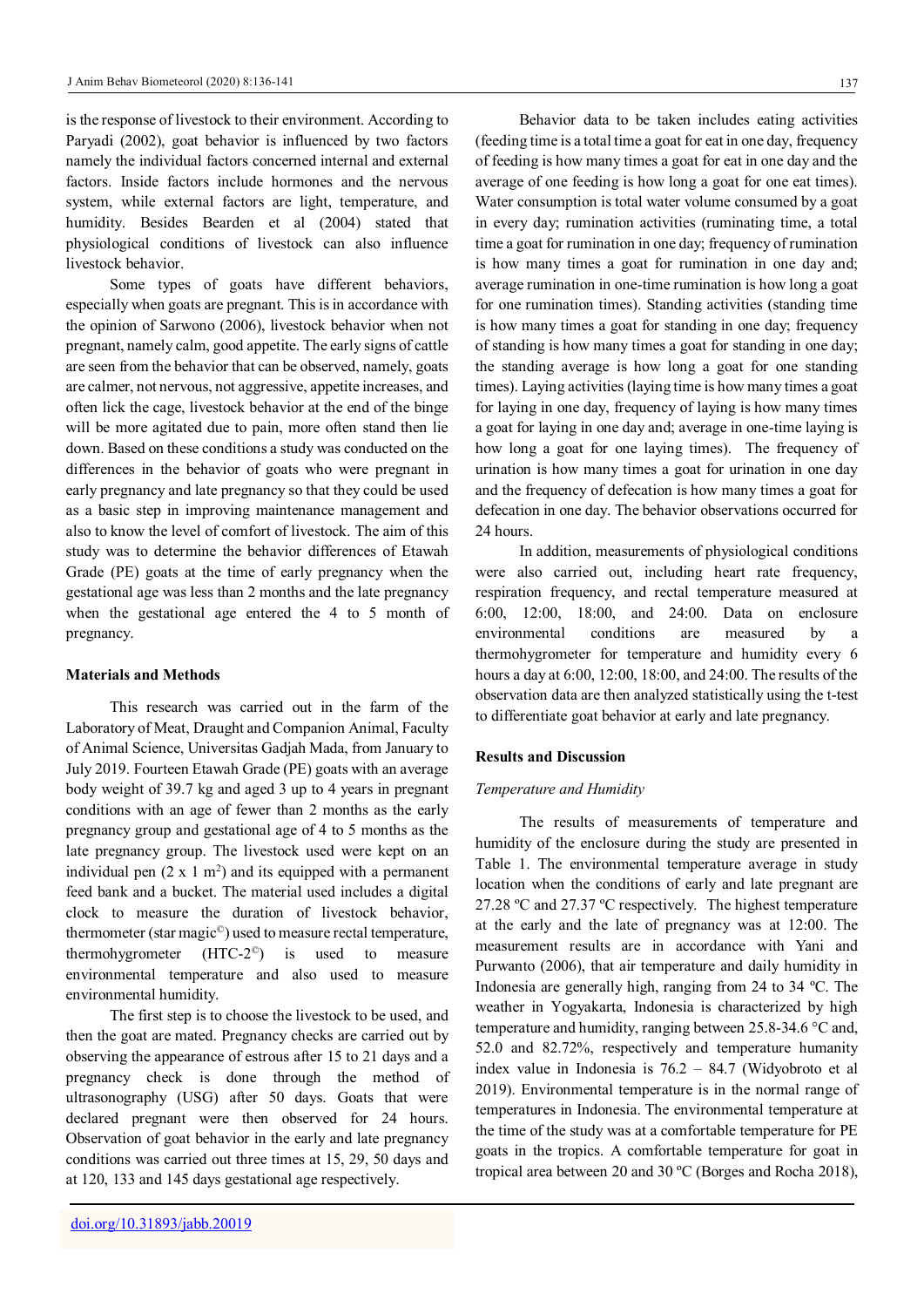while Broom and Fraser (2015) state that the lowest critical temperature limit in small ruminants is 22 ºC and the highest critical temperature limit is 35 ºC.

The results of measurements of humidity are presented in Table 1. The average humidity in the study location at the early and late of pregnancy were 82.17% and 73.08% respectively. Environmental humidity for 24 hours has fluctuations where the humidity of the environment is highest

in the morning and evening and decreases in the afternoon. According to Yani and Purwanto (2006), the humidity of the environment in Indonesia is around 60 to 90%. Based on the results, the environmental humidity is in a normal range. The air humidity increased along with the decrease in ambient temperature and, Collier and Collier (2012) state that environmental heat components that can affect livestock are air temperature and humidity.

| Variable                           | Time    | Early pregnancy | Late pregnancy |
|------------------------------------|---------|-----------------|----------------|
| 06:00<br>Temperature $(^{\circ}C)$ |         | 26.12           | 26.10          |
|                                    | 12:00   | 30.43           | 31.00          |
|                                    | 18:00   | 27.72           | 26.73          |
|                                    | 24:00   | 24.86           | 25.67          |
|                                    | Average | 27.28           | 27.37          |
| Humidity $(\% )$                   | 06:00   | 88.75           | 82.00          |
|                                    | 12:00   | 65.25           | 65.00          |
|                                    | 18:00   | 84.67           | 70.00          |
|                                    | 24:00   | 90.00           | 75.33          |
|                                    | Average | 82.17           | 73.08          |
|                                    |         |                 |                |

**Table 1** The temperature and humidity conditions at early and late pregnancy.

#### *Physiological conditions*

The results of measurements of goat physiological conditions are presented in Table 2. The goat heart rate measurements in the early pregnancy and late pregnancy conditions were  $73.07\pm1.62$  times/minute and  $75.86\pm1.54$ times/minute. The heart rate was significant different from the condition at the end of pregnancy ( $P < 0.05$ ). The frequency of goat heart rate in the late pregnant condition is higher compared to the early pregnant condition. This can be caused by pregnant does in the late pregnant condition requiring more nutrients because food nutrients are carried through the bloodstream, so there is an increase in heart work in pumping blood faster. As Mauladi (2009) argues, the heart rate of pregnant animals can increase by up to 15 to 40%. The frequency of goat heart rate is still in the normal range as mentioned by Frandson (1992), the normal heart rate range for goat animals is 70 to 135 times/minute. This is very good because goats can release heat received from outside the body so that goats are not stressed. Torres et al (2017) reported that a significant increase for heart rate for Dorper lamb in a tropical area between periods of the day, ranging between 79.88 and 93.11 beats/min in the morning and afternoon. The most likely explanation for this increase in number of heartbeats in the afternoon period is the heat stress caused by the increase in temperature and reduction of humidity.

The results of goat respiration measurements in the early pregnant and late pregnant conditions were 27.19±2.71

times/minute and 26.14±2.99 times/minute. The respiration rate was not significantly different. This can be related to the length of time lying on the late pregnancy because of the process of removing heat through lying. The measurement results showed that goat respiration for 24 hours experienced fluctuations. The highest respiration at 12.00 and the lowest respiration at 24:00. At high temperatures, the amount of respiration also increases. The goat to release heat so that it can maintain body heat does this. In accordance with the study of Torres et al (2017) which is the increase in environmental temperature, the respiration rate will increase up to 20 times/minutes which is used to maintain physiological balance in the animal's body so that the body temperature is at a normal level.

The results of rectal temperature measurements of goats in the early and late pregnant conditions were  $39.15 \pm$ 0.07 °C and 39.04  $\pm$  0.05 °C. The results of the rectal temperature measurements of the goats in the early pregnant condition and the late pregnant were not significantly different. This can be caused by the ambient temperature when the goat in the early pregnant condition does not differ greatly from the late pregnancy condition. The highest rectal temperature is 12:00 to 18:00, while the lowest rectal temperature is at 24:00. The rectal temperature will experience a decrease while in the morning to evening rectal temperature increases (Yani and Purwanto, 2006). Dukes (1993) states that normal body temperature in goats ranges from 38.5 ºC to 40.5 ºC.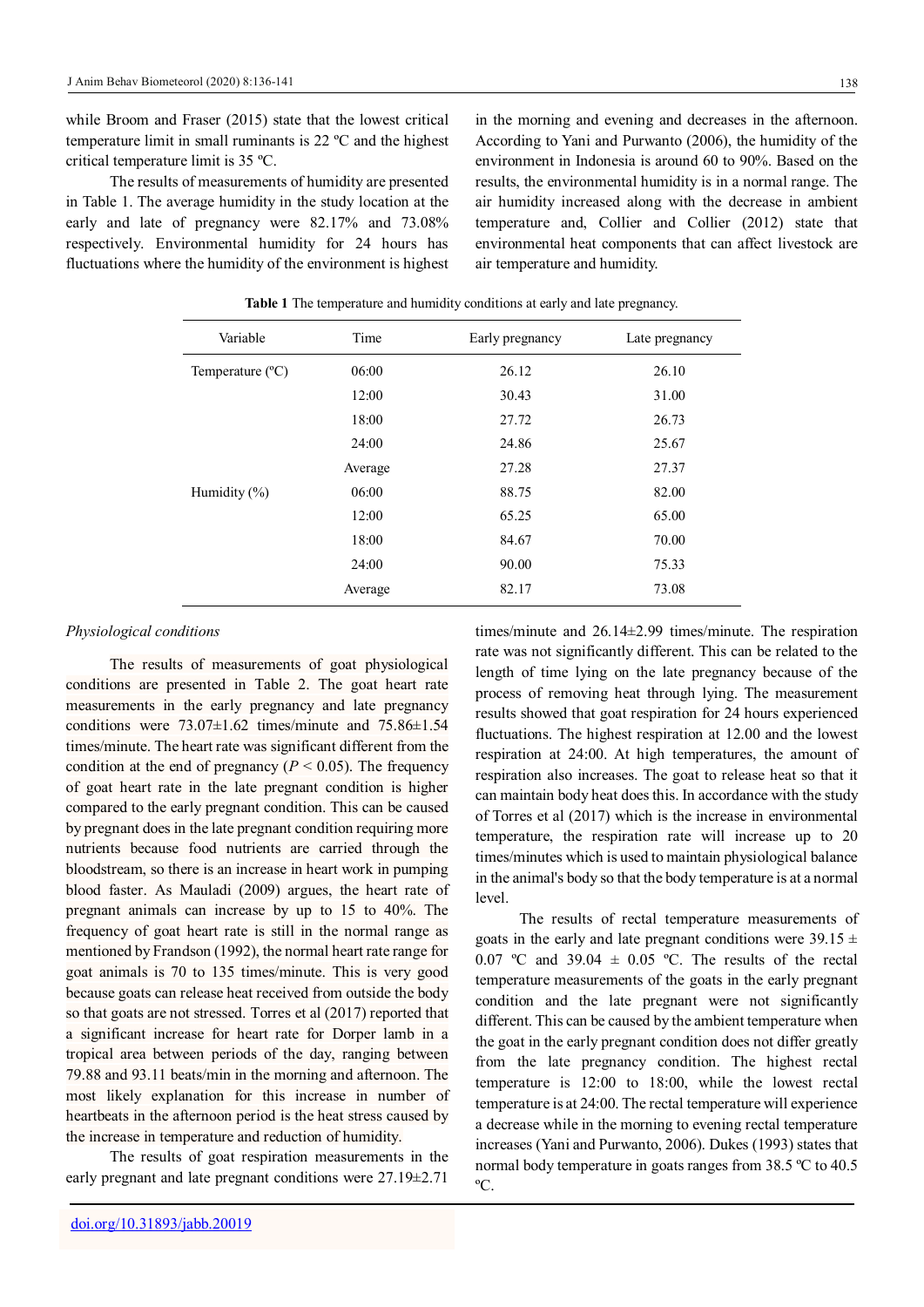| Variable                                           | Time    | Early pregnancy               | Late pregnancy                |
|----------------------------------------------------|---------|-------------------------------|-------------------------------|
|                                                    |         |                               |                               |
| Heart rate frequency (times/minute)                |         |                               |                               |
|                                                    | 06:00   | 73.28                         | 77.22                         |
|                                                    | 12:00   | 75.28                         | 76.50                         |
|                                                    | 18:00   | 71,99                         | 76.05                         |
|                                                    | 24:00   | 71.72                         | 73.67                         |
|                                                    | Average | $73.07 \pm 1.62$ <sup>a</sup> | $75.86 \pm 1.54$ <sup>b</sup> |
| Respiration frequency (times/minute) <sup>ns</sup> |         |                               |                               |
|                                                    | 06:00   | 25.28                         | 23.72                         |
|                                                    | 12:00   | 30.89                         | 30.17                         |
|                                                    | 18:00   | 27.55                         | 26.67                         |
|                                                    | 24:00   | 25.06                         | 24.00                         |
|                                                    | Average | $27.19 \pm 2.71$              | $26.14 \pm 2.99$              |
| Rectal temperature (°C) <sup>ns</sup>              |         |                               |                               |
|                                                    | 06:00   | 39.09                         | 39.00                         |
|                                                    | 12:00   | 39.23                         | 39.08                         |
|                                                    | 18:00   | 39.19                         | 39.10                         |
|                                                    | 24:00   | 39.09                         | 39.00                         |
|                                                    | Average | 39.15±0.07                    | $39.04 \pm 0.05$              |

**Table 2** Physiological status of the Etawah Grade does in the early and late pregnancy periods.

<sup>a,b</sup> Different superscripts on the same line show significant differences ( $P \le 0.05$ ).

nsNon significant.

## *Behavior*

Observations on the goats in early and late pregnancy during 24 hours are presented in Table 3. The results showed that there were no significant differences in feeding time. The feeding time is similar to the results of Vas and Andersen (2015), which were  $56.4 \pm 4.9\%$  (2.52 hours) at the early and 38.0±3.8% (1.71 hours) at late pregnancy. The does in the late condition of pregnancy have a higher feeding time. While the feeding frequency and average in one-time feeding are the significant differences. Feeding frequency and average in onetime feeding are  $17.11 \pm 1.33$  times/day and  $10.24 \pm 1.64$ minutes in the early pregnant, and 13.61±2.85 times/day and 12.88±2.36 minutes in the late pregnant.

The feeding frequency of goat under normal conditions is 12 times a day (Houpt 2013). Based on this, the goats in the early pregnant condition in this study have a feeding frequency above the normal range, this can be caused by the appetite of the goat in the early pregnant condition is quite high. The average one-time feeding of a goat in the late pregnant condition is greater, this can be caused by the larger size of the fetus which causes the goat to eat slowly marked by the length of eating the goat which is not much different from the early pregnant condition but the frequency is lower.

The consumption of goat drinking water in the early pregnant conditions was not significantly different from the goats in the late pregnant condition. Broom and Fraser (2015) stated that consumption of drinking water for small ruminants reached 3 to 6 liters per day, while based on the study of Karstan (2006), the amount of water consumption of goat for 12 hours reached 829 ml (0.829 liters). The amount of water

consumption in early and late pregnant are below the normal range. Collier and Collier (2012) state, factors that influence of water consumption are are feed consumption, physiological conditions, species and breed, environmental conditions.

The rumination activities of goats in the early and late pregnancy are not significantly different. Rumination activities that are not different can be caused by the amount of feed, the feed form, and crude fiber content consumed, whereas at the early and end of the pregnancy the amount of feed consumed is not much different, grass given at the time of research is in the form of being chopped. This is supported by the opinion of Oetami et al (2015) that the timing of rumination is strongly influenced by the shape of feed and crude fiber content. For livestock with the supply of cut grass will shorten the rumination time. According to Broom and Fraser (2015), small Ruminants do rumination for 7 to 10 hours per day with a number of rumination periods of 15 times in 24 hours, the time needed by small ruminants in one rumination cycle varies from one minute to two hours. Based on this, rumination activities are in the normal range.

The activity of standing and laying of goat in the early and late pregnancy were significant differences in the time of standing, the time of lying, and the average in one laying. Statistical analysis showed that the length of standing and lying of the goats were 15.05±0.71 hours/day and 9.01±0.71 hours/day respectively in the early pregnant condition, whereas in the late pregnant  $11.45\pm1$ , 34 hours/day and 12.54±1.34 hours/day. The time of the goat laying in the late pregnant condition is higher than in the early pregnancy can be influenced by the growing size of the fetus at the end of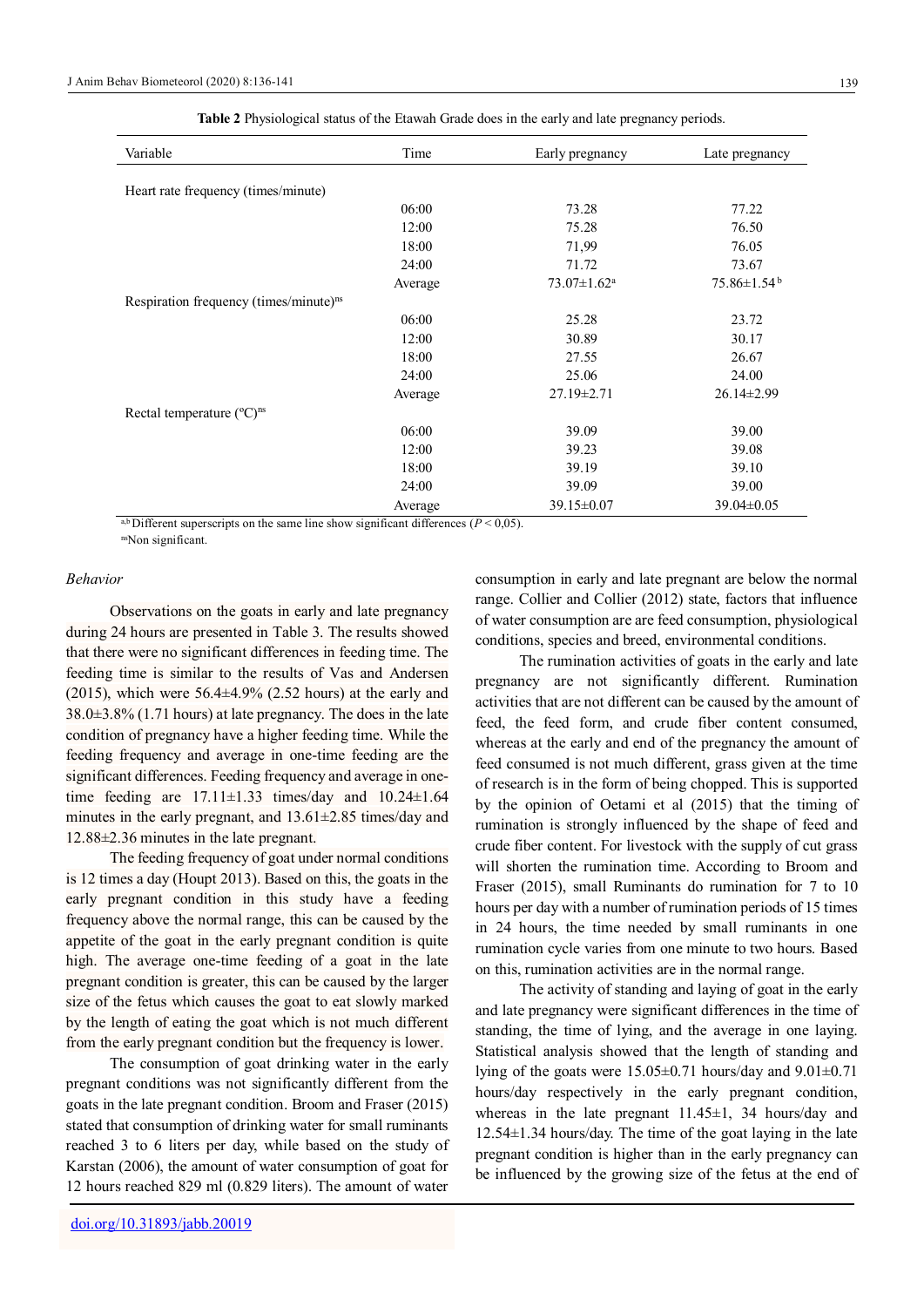pregnancy so that the goat will feel heavy and more rest. This is related to the average in one laying in the late pregnancy higher than in the early. According to Broom and Fraser (2015), goats carry out standing activities for 16 hours and 8

hours to laying. The time of standing in early and late pregnancy in this study is still lower than Andersen and Boe (2007) study, the time of goats in pregnant conditions for rest is  $66\%$  (14.4 hours) in  $1x1m^2$  pen.

| Table 3 The behaviors of Etawah Grade does in the early and late pregnancy periods during 24 hours. |  |  |  |  |  |
|-----------------------------------------------------------------------------------------------------|--|--|--|--|--|
|                                                                                                     |  |  |  |  |  |

| Variable                                               | Early pregnancy               | Late pregnancy                |  |
|--------------------------------------------------------|-------------------------------|-------------------------------|--|
| Feeding time (hours/day) <sup>ns</sup>                 | $2.90 \pm 0.28$               | $2.85 \pm 0.42$               |  |
| Frequency of feeding (times/day)                       | $17.11 \pm 1.33$ <sup>a</sup> | $13.61 \pm 2.85^b$            |  |
| Average in one time feeding (minutes)                  | $10.24 \pm 1.64$ <sup>a</sup> | $12.88 \pm 2.36^b$            |  |
| Water consumption (liters/day) <sup>ns</sup>           | $2.34 \pm 0.76$               | $2.45 \pm 0.45$               |  |
| Rumination time (hours/day) <sup>ns</sup>              | $5.44 \pm 0.23$               | $5.66 \pm 0.72$               |  |
| Frequency of rumination (times/day) <sup>ns</sup>      | $15.33 \pm 0.66$              | $16.39 \pm 2.11$              |  |
| Average in one time rumination (minutes) <sup>ns</sup> | $21.30 \pm 1.38$              | $20.74 \pm 0.79$              |  |
| Standing (hours/day)                                   | $15.05 \pm 0.71$ <sup>a</sup> | $11.45 \pm 1.34^b$            |  |
| Frequency of standing (times/day) <sup>ns</sup>        | $19.11 \pm 1.44$              | $17.39 \pm 1.76$              |  |
| Average in one time standing (minutes) <sup>ns</sup>   | 47.43±4.09                    | $43.93 \pm 6.83$              |  |
| Laying time (hours/day)                                | $9.01 \pm 0.71$ <sup>a</sup>  | $12.54 \pm 1.34^b$            |  |
| Frequency of laying (times/day) <sup>ns</sup>          | $17.39 \pm 1.75$              | $15,67 \pm 1.56$              |  |
| Average in one time laying (minutes)                   | $31.32 \pm 3.60^a$            | $47.89 \pm 5.68$ <sup>b</sup> |  |
| Frequency of urination (times/day)                     | $6.56 \pm 0.34$ <sup>a</sup>  | $9.55 \pm 2.01^b$             |  |
| Frequency of defecation (times/day) <sup>ns</sup>      | $4.68 \pm 1.13$               | $5.22 \pm 2.22$               |  |

<sup>a,b</sup> Different superscripts on the same line show significant differences ( $P < 0.05$ ).

ns Non Significant.

The frequency of standing, averaging in one stand and lying down in the early pregnant condition were not significantly different, but the difference was seen in the average in one laying. The mean in one standing and lying is  $47.43\pm4.09$  minutes and  $31.32\pm3.6$  minutes in the early pregnant condition and 43.93±6.83 minutes and 47.89±5.68 minutes in the late pregnant condition. Broom and Fraser (2015) stated that the goats in standing and laying down seven times with laytime of 43 minutes. The frequency and average of one standing or laying can be influenced by the high frequency of urination in the late pregnant condition so that the goat is more often to stand and lie down because urination is done by standing. According to the opinion of Broom and Fraser (2015) ruminants if they will urinate by standing and lifting the tail. The average of laying in the late pregnant condition is in accordance with the normal range and increased based on the aged of pregnancy. Vas and Andersen (2015), reported the time of laying the early, middle, and late pregnancy period that is  $18.9 \pm 4.6\%$  or 0.85 hours; 26.6 $\pm 4.4\%$ or 1.2 hours; and 28.9±3.2% or 1.3 hours from a total observation of 4.5 hours.

The frequency of urination of the early pregnancy and late pregnancy goats was 6.56±0.34 times/day and 9.55±2.01 times/day. Statistical analysis shows there are significant

differences. This can be caused by the condition of the fetus that is getting bigger so that the urinary bladder is more frequent. In late pregnancy is when the growth of the fetus grows. When the fetus grows and the uterus develops around it, the mother's bladder becomes depressed and pressed which will cause frequent urination. Broom and Fraser (2015) stated that the amount of urination of small ruminants in nonpregnant conditions was less than 8 times whereas in pregnant conditions it was 9 to 13 times. Guyton and John (2006) state that the urination rate at the time of pregnancy will usually increase this because of an increase in the drinkable fluid and increased load or product excretion. In addition, urinary tract function changes. First, the renal tubule in the capacity of sodium, chloride, and water reabsorption increases 50% for the increased production of steroid hormones in the placenta and adrenal cortex. Second, the filtration rate in glomerulus increases by 50% during pregnancy, which will tend to increase the excretion rate of water and electrolytes in the urine.

The frequency of defecation was not significant different between goats in the early and late pregnancy conditions  $(4.68\pm1.13 \text{ and } 5.22\pm2.22 \text{ times/day, respectively}).$ The feed ingredients consumed by the goats in their early and late pregnancy conditions not much different could have